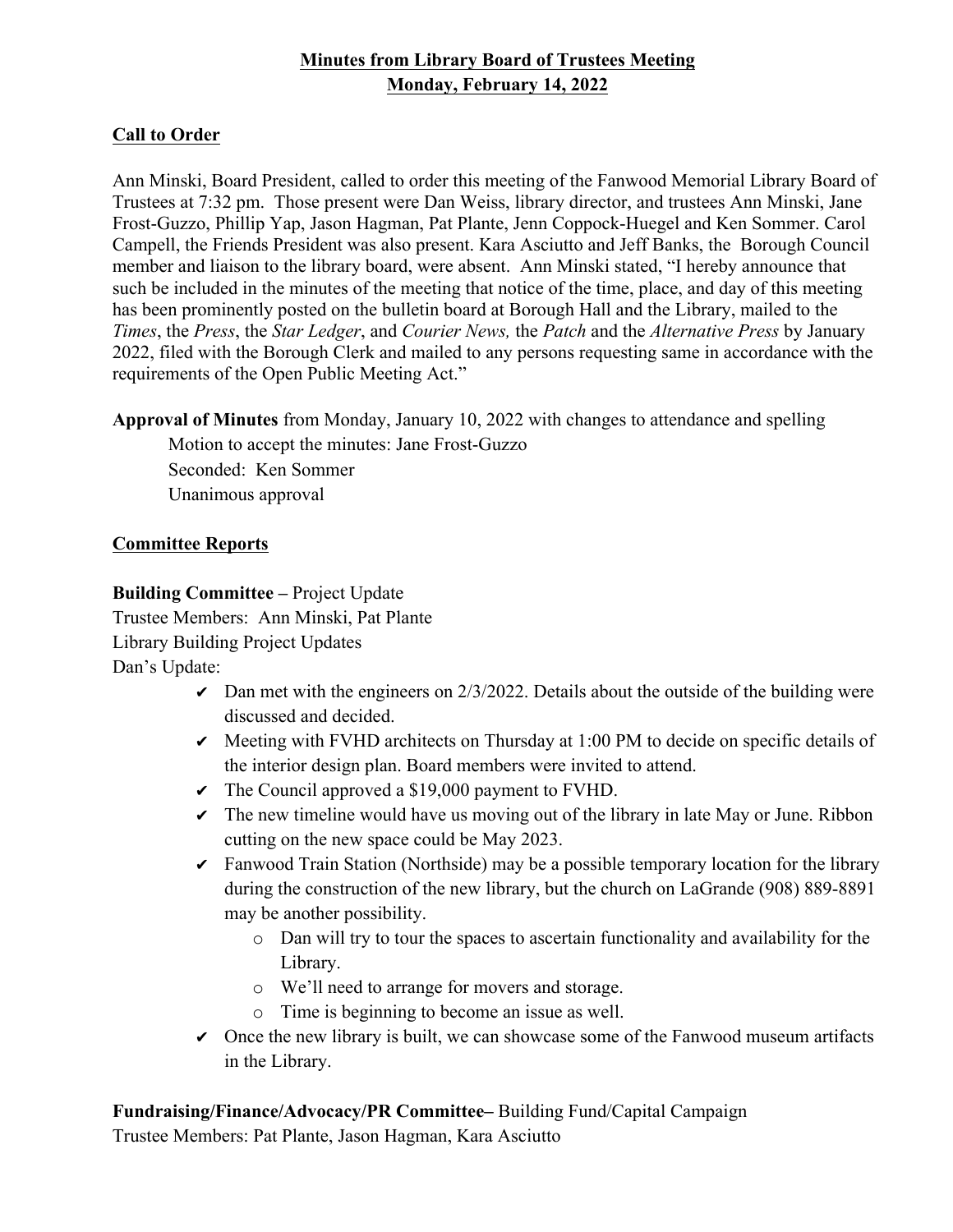- Kara rewrote a letter, with Ken's input, announcing the upcoming library construction to be sent to the people who live around the library.
	- o The letter will be sent to people living within 200 feet of the library
	- o The timing of when to send the letter will be determined at a future meeting
	- o Dan reached out to Pat Hoynes for the contact information of the residents affected.
- The committee will begin to plan how to keep the community informed as the construction moves along.
- The possibility of a farewell party for the Library was discussed.

## **Personnel Committee –**

Trustee Members: Jane Frost-Guzzo, Jason Hagman, Kenneth Sommer

Jane made a motion to go into Executive Session

Pat seconded the motion.

Tara put the meeting into Executive Session for us. Participants other than Board members left the meeting and were called back upon our return.

• The Board decided to increase salaries by 3% from the 2021 salaries, with the exception of the pages, who will remain at \$12/hour. The new salaries are to be retroactive to January 1, 2022.

The Board would like to review By-Laws when we get settled into our new space, as we have already passed the 5-year review mark. They were last reviewed on 2/8/2016.

## **Director's Report**

# **LMxAC Membership**

If the Board commits to membership, we can join at the same time as Scotch Plains and make the transition from TLC to LMxAC in the fall. Dan shared a presentation with the Board to explain details. It would cost a total of \$14,350 for both Fanwood and Scotch Plains to join together, but \$8,722 for Fanwood to join alone and \$11,709 for SP to join alone. Our actual first-year cost would be \$16,332. Currently, we pay roughly \$43,322 annually for all the services provided by LMxAC.

Jenn made a motion to join LMxAC Pat seconded the motion. Motion passed unanimously.

## **Hours of Operations**

Dan is hesitant to shuffle hours at this time. Because we are transitioning to a new space, Dan would like to keep the current hours for now. Additional hours will be seriously considered by the Board after the Library is moved to a new space. Phillip suggested speaking to the Directors of LMxAC regarding extra hours. Ken suggested reaching out to the SPPL employees as well. Dan is meeting on Friday, 2/18/2022 at 9:00 AM with LMxAC staffers. Carol suggested longer Saturday hours and another evening opening after conversations with patrons.

# **Old Business**